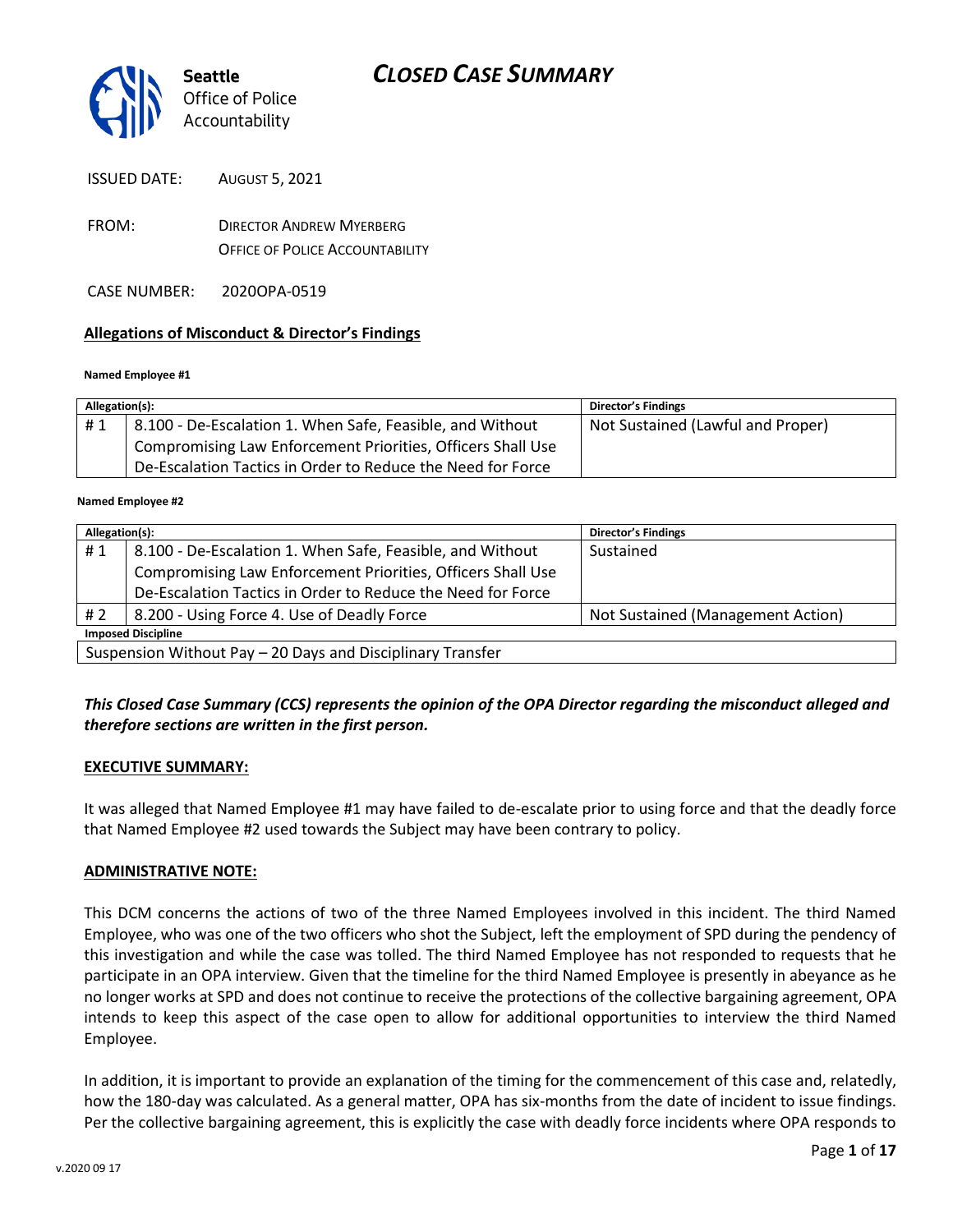OPA CASE NUMBER: 2020OPA-0519

the scene. All deadly force incidents are investigated by the Department's Force Investigation Team (FIT) and are later assessed by the Force Review Unit and the Force Review Board (FRB). Even where OPA opens an investigation into the use of deadly force at or shortly after the incident, OPA generally functionally pauses its investigation to allow for both the FIT and FRB proceedings to be completed prior to issuing findings. Doing so is particularly useful when the case revolves around de-escalation and whether the involved officers applied appropriate tactics and complied with their training as it allows OPA to hear from SPD experts prior to reaching a decision. However, an unfortunate result of immediately initiating an investigation is that, because the case is then under OPA's jurisdiction, SPD Policy 8.500- POL-4(11) precludes the FRB from reaching ultimate opinions on whether the officers complied with the de-escalation and force policies, even though the FRB can still discuss and reach findings on whether the officers complied with their training and utilized appropriate tactics.

Given all of this, despite having questions surrounding the Named Employees' de-escalation and the use of deadly force, OPA chose to not immediately initiate an investigation to allow the FIT and FRB evaluations to be completed and, most importantly, to allow the FRB to fully assess and opine on the potential policy violations. However, two issues intervened that made this impractical. First, both the expansion of COVID restrictions coupled with the unprecedented protests in May through August greatly delayed the work of both FIT and the FRB. Accordingly, investigations that would normally be finished within two to three months, thus allowing OPA another three months to conduct its independent review, had no anticipated completion date. Second, after an article was published on a news blog concerning the shooting, OPA received an influx of complaints, which required a case to be opened. OPA later identified that another community member had made a separate complaint approximately two months prior; however, that email was not timely read as it was sent at the same time as approximately 19,000 complaints concerning the demonstrations, which consumed OPA's limited resources. This delay was simply academic, however, as the case was ultimately opened.

Consistent with the contractual requirements outlined above, OPA initially ran the 180-day deadline from the date of the incident. This case then received, along with virtually all other investigations, a 60-day extension recognizing the influx of protest cases. OPA then received two additional extensions of the deadline, the latter purposed to allow FRB to conclude its assessment.

#### **SUMMARY OF INVESTIGATION:**

#### **A. Introduction**

The investigation concerns the fatal shooting of the Subject by two Seattle Police officers. In this investigation, OPA evaluated whether Named Employee #2 (NE#2), who was one of the officers who shot the Subject, failed to deescalate prior to using force and ultimately used deadly force that was inconsistent with policy. OPA also evaluated whether Named Employee #1 (NE#1), who did not discharge his firearm, also failed to de-escalate. As noted above, OPA classified allegations of de-escalation, use of force, and use of deadly force against the second SPD officer who shot the Subject. As discussed above, this officer – who is referred to here as the Second Involved Officer ("SIO") – has since left the Department and has thus far declined to participate in an interview relating to this matter. The portion of the case involving him will remain open until he does so or until when OPA makes the decision that it should be closed. At that time OPA will issue findings in a supplemental DCM.



**Seattle**

*Office of Police Accountability*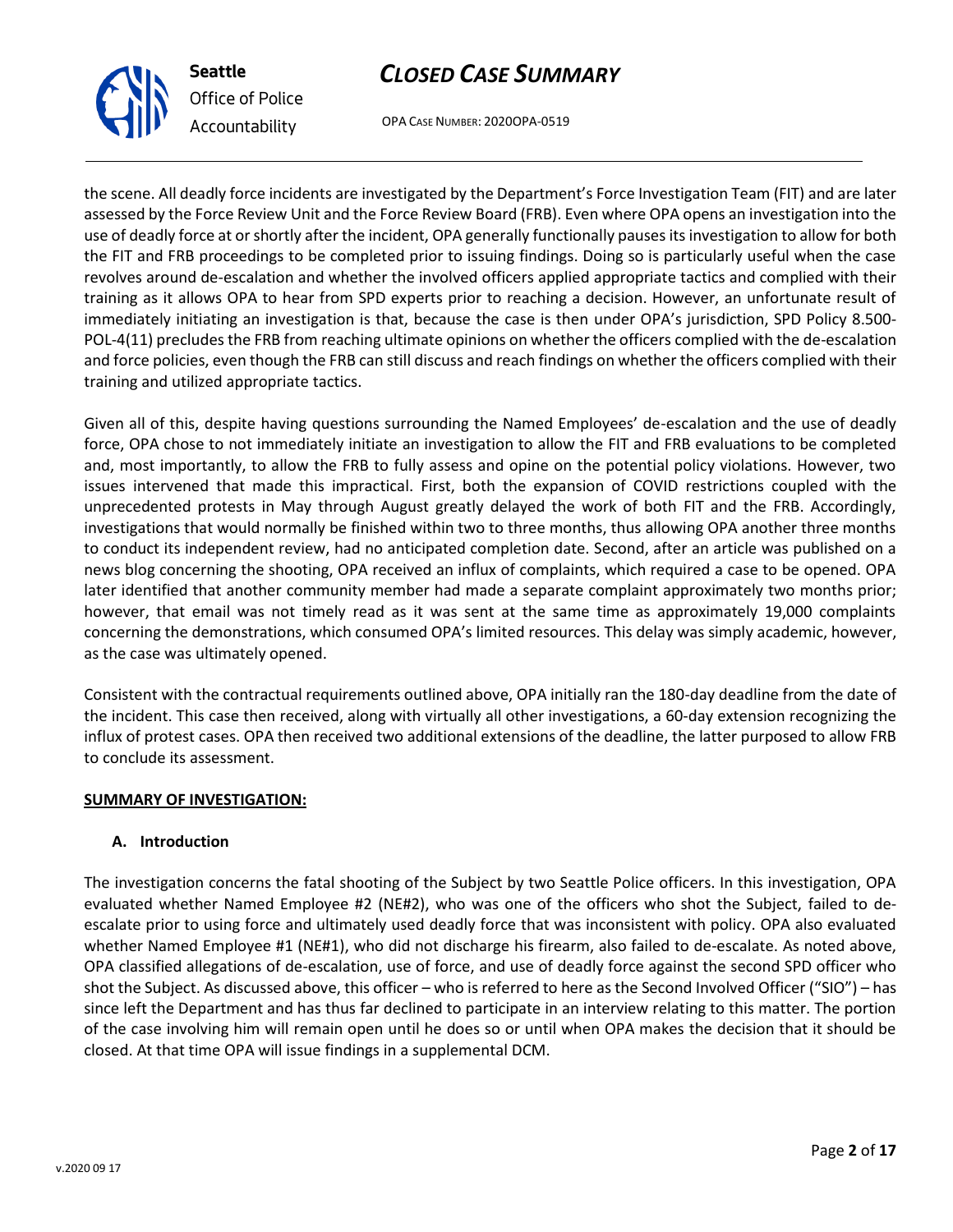OPA CASE NUMBER: 2020OPA-0519

### **B. 911 Calls and Search for the Subject**

At approximately 3:20 p.m. on May 19, 2020, a community member – referred to here as Community Member #1 (CM#1) – called 911. He reported that a male – later identified as the Subject – had pulled a knife on him and rushed at him. CM#1 said that he was uninjured. He provided a location of the Subject – Elliot Avenue West on the west side of the street – and a description. CM#1 recalled that, when the Subject initially walked by him, the Subject pulled the knife, looked at him, and said: "are you one of them, motherfucker." CM#1 stated that he then ran away. CM#1 believed that the Subject was likely high or suffering from mental illness. This call was followed in quick succession by three other calls from community members.

Community Member #2 (CM#2) also reported being chased by the Subject who was holding a 3'' to 4'' knife. CM#2 recounted that the Subject was screaming "gibberish." CM#2 provided a location and description for the Subject. CM#2 said that he was jogging when the Subject came out from under some trees and told CM#2 to "stay the fuck away." The Subject then drew a knife.

Community Member #3 (CM#3) called 911 to report a "crazy, aggressive man walking down the street." She said that she saw the Subject, who was armed with what she perceived to be an 8'' knife, run at and lunge towards a jogger, forcing the jogger off the street. She said that the Subject was yelling loudly and that she could hear him from a distance. CM#3 characterized the Subject as "dangerous." CM#3, like the other witnesses, provided a description and location for the Subject.

Lastly, Community Member #4 (CM#4) reported that the Subject was walking up the street while shouting and holding a knife. CM#4 described the Subject as swinging his arms. CM#4 did not see the Subject threaten anyone and opined that the Subject appeared to be mentally ill. CM#4 provided the Subject's description and location. During the call, CM#4 noted seeing officers begin to arrive on scene and said, regarding the officers: "It looks like they're converging on him." CM#4 was advised by the 911 dispatcher to walk in the opposite direction from where the incident was unfolding.

Information concerning these 911 calls and the location of the Subject were put out over radio. The incident was categorized as a "priority one weapons call." Officers, including NE#1 and SIO, were dispatched to respond to the scene. Additional officers – one of whom was NE#2 – self-dispatched to the scene. NE#2 was assigned as a K-9 officer and traveled to the scene with his K-9 with him in his patrol vehicle.

Approximately three and a half minutes after officers were first dispatched to the call, NE#1 went over the radio and stated that he potentially located the Subject moving south on the sidewalk at the vicinity of Mercer and Harrison. One of the officers who had self-dispatched – referred to here as Witness Officer #1 (WO#1) – stated that the Subject was: "running southbound, he's got the knife." Seven seconds later, an officer reported: "Shots fired. Shots fired. Subject down."

### **C. Incident and Fatal Shooting**

All of the officers who responded to this incident recorded both In-Car Video (ICV) and Body Worn Video (BWV). The video showed the officers' arrival at the scene, their initial locating of the Subject, their contact with him, their respective actions, and the fatal shooting.

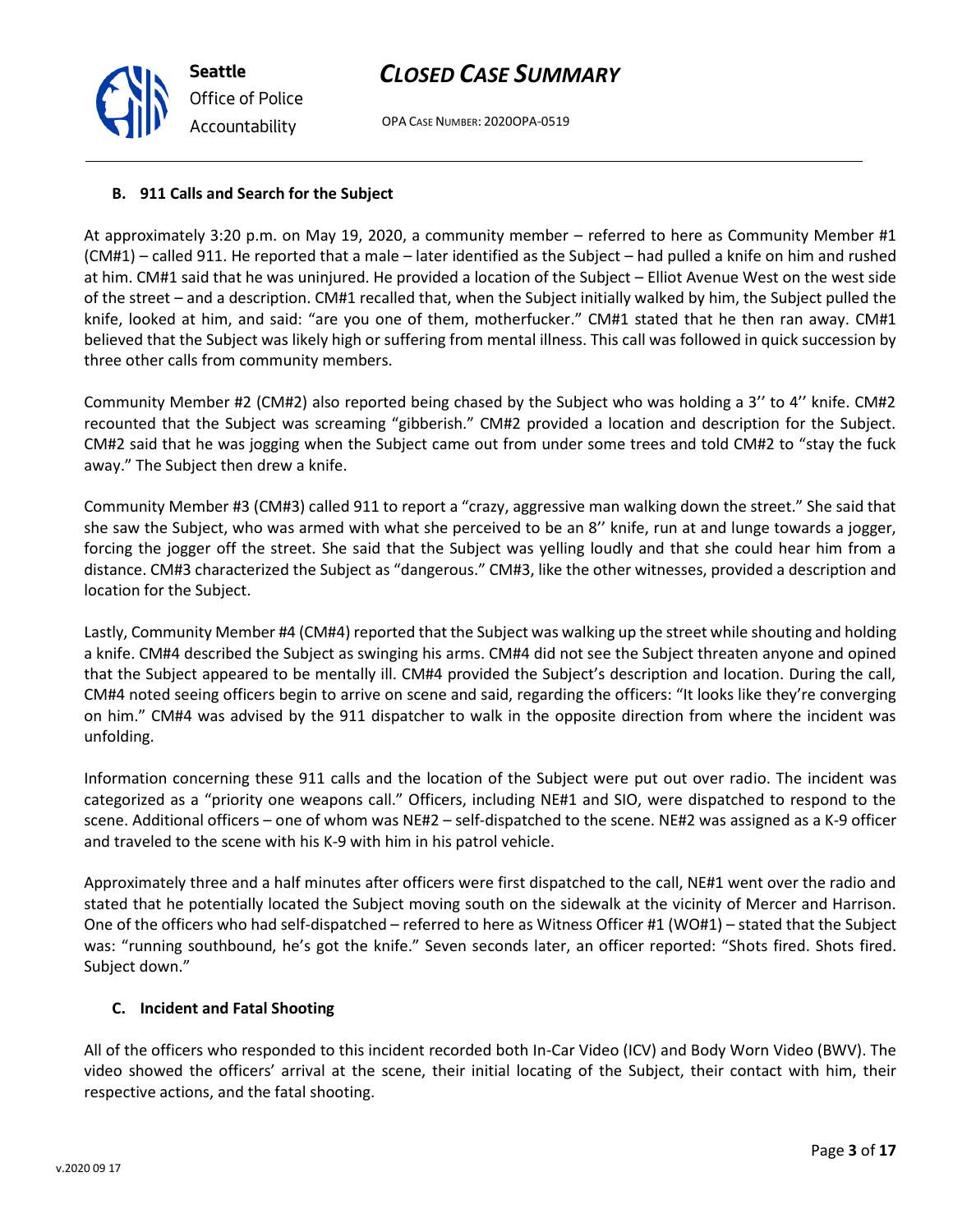

**Seattle** *Office of Police Accountability*

### *CLOSED CASE SUMMARY*

OPA CASE NUMBER: 2020OPA-0519

NE#2 was handling another incident when he heard this call come over the radio. NE#2 got into his patrol vehicle and drove to the scene. He stopped his patrol vehicle by the sidewalk in front of where the Subject was walking and got out. NE#2 moved to the rear passenger door and opened it, removing his K-9. NE#2's BWV showed that, while he did so, the Subject was walking towards him. As he removed his K-9, NE#2 told the Subject to "get on the ground."

Simultaneous to this, NE#1 drove to the scene and his BWV showed him visually locate the Subject. He said: "I think I got him." He updated the location via radio and continued to drive south. NE#1 slowed to a stop. At that point, the Subject was to the right of his patrol vehicle and was walking southbound on Elliott Avenue West. NE#2's patrol vehicle was stopped directly in front of NE#1 and in the path of where the Subject was walking. NE#2 was already standing outside of his patrol vehicle and on the sidewalk, with his K-9 immediately near him. NE#1 exited his patrol vehicle and stated: "Hey man, stop. Stop. Hey, stop." The Subject was walking away from NE#1 and towards NE#2, who was out of his patrol vehicle and had his K-9 by his side on a short leash. NE#1 began running towards the sidewalk. NE#1 stopped running when he got to the front of NE#2's parked patrol vehicle. At that time, and as the Subject approached NE#2, NE#2 moved a step towards him.

WO#1, like NE#2, self-dispatched to the call. He pulled up to the scene after NE#1 and NE#2 had already arrived. He saw the Subject walking down the street towards NE#2, who was standing outside of his patrol vehicle with his K-9. WO#1's BWV captured him stating at the time: "Don't park right near him guys, are you crazy?" WO#1 exited his patrol vehicle with his rifle and advanced towards where the Subject and the officers were. As he did so, WO#1 yelled: "Hold up."

The Subject continued to walk past NE#2, who was standing at the rear passenger door of the patrol vehicle with his K-9 in his right hand. At that time, as well as prior to walking up to and past NE#2, the Subject made multiple statements, including referencing being raped. The Subject also stated, while looking at NE#2: "You're going to have to kill me." As the Subject moved past NE#2, NE#2 stepped behind him and started following him, shifting the K-9 leash to his left hand. NE#2 repeatedly told the Subject to "get on the ground." The Subject's left hand and forearm were covered by a jacket and no knife was visible at the time. The Subject performed a quick sidestep, moving sideways down the sidewalk. He then began running away from the officers. While doing so, he yelled: "You're going to have to kill me." He also threw the jacket away from him and onto the ground.

NE#2 ran directly behind the Subject with his K-9. SIO, who had since responded to the scene, ran to NE#2's right with his Taser outstretched and pointed at the Subject's back. SIO deployed the Taser at least once, but it did not cause neuro-muscular incapacitation. The Subject then stopped abruptly and began to turn, opening his body to the right and towards the officers. Simultaneously, NE#1 yelled: "He's got the knife, he's got the knife." The Subject lunged towards NE#2 with the knife in his hand. NE#2 fired multiple shots, striking the Subject, who fell to the ground faceforward. SIO also fired his handgun. When the Subject fell to the ground, the knife came out of his hand.

Based on NE#1's BWV, the time that elapsed between NE#1 first exiting his car to shots being fired was approximately 17 seconds. Based on NE#2's BWV, the time that elapsed from when the Subject first came into view from shots being fired was approximately 14 seconds. NE#2's BWV indicated that from when the Subject turned to when NE#2 fired his first shot was one second if not less.

In addition, from a review of the various video, there were no community members visible either in front or behind where the officers and the Subject were situated at the time of the shooting. While there were community members in the area, they were either a distance away on the other side of Elliott Avenue West across four lanes of traffic or in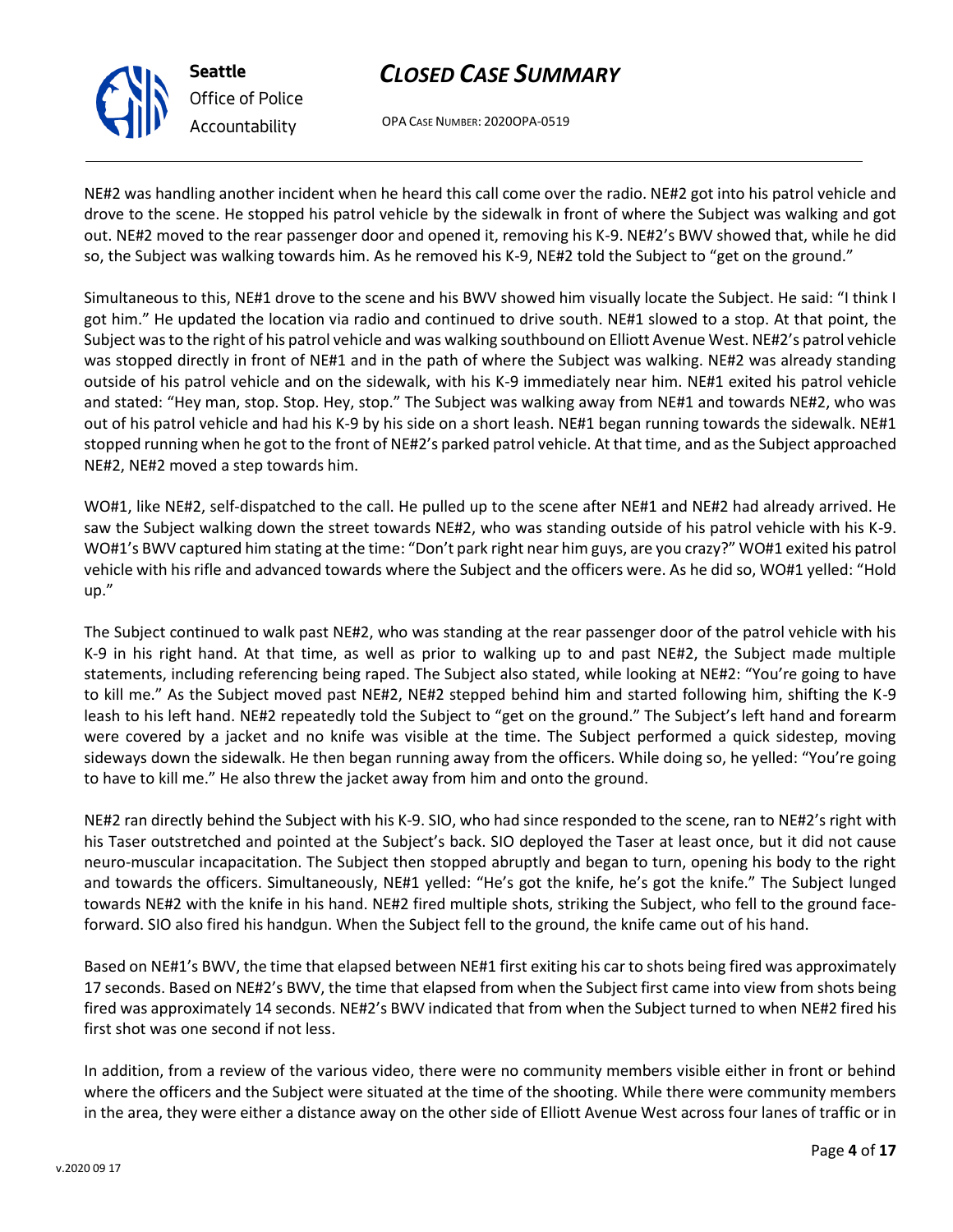OPA CASE NUMBER: 2020OPA-0519

the vicinity of an overpass that was around two blocks away (estimated at a distance of approximately 600 feet, if not further).

After the shooting occurred, WO#1 took tactical control of the scene and told SIO to move around the Subject and to come behind him and the other officers. WO#1 moved the knife away from the Subject. Approximately 50 seconds after the first shot was fired, multiple officers began providing first aid and applying other life-saving measures, including CPR. After around 12 minutes of virtually continuous CPR, the Subject was moved into an ambulance where he continued to receive medical treatment. However, he was ultimately declared deceased.

#### **D. FIT Investigation**

In the aftermath of the shooting, personnel from FIT responded to the scene. FIT notified OPA and OIG, both of which sent representatives to monitor the investigation into the incident. Once FIT arrived, they took jurisdiction over the investigation. FIT worked with CSI to document and collect evidence and to conduct round counts of the officers' firearms to determine who fired shots and how many shots were fired. Witness officers performed walkthroughs during which they placed where they, other officers, and the Subject were standing at the time of the shooting.

Later that day and into the evening, FIT conducted interviews of NE#1, NE#2, SIO, WO#1, and two other witness officers. During its investigation, FIT also interviewed a number of community members, including those who initially called 911 and others who witnessed aspects of the force from different vantage points.

The FIT sergeant, lieutenant, and captain all completed reviews of the incident and of the thoroughness and completeness of FIT's investigation. In his review of the case, the FIT sergeant wrote:

> During his interview, [NE#2] states on multiple occasions that this scenario was not suited to deploy his patrol K-9 service animal as a less lethal option. It appears there was an opportunity to deploy the patrol K-9 that would have potentially given the officers involved more time to make decisions, distance from the subject and possibly the K-9 could have subdued the subject.

The FIT sergeant further noted in the section that referenced any policy-related issues: "There was possibly a failure to deescalate during this incident."

The FIT lieutenant identified concerns regarding SIO being in a crossfire situation with officers in the backdrop when he fired.

The FIT captain wrote regarding the FIT investigation: "The investigation is thorough and complete however more information should have been gathered about why they stopped so close to the subject and why they followed…so close." The FIT captain further wrote:

> There were no civilians in view of the camera that the subject posed an immediate threat of harm [to]. The officers could have maintained a greater distance that would have allowed for more reaction time and options when the subject turned back towards them. The subject posed a serious risk to officers [and] the dog could have been used to lessen the risk to officers. Additional verbiage should be used to try to establish communication



**Seattle** *Office of Police Accountability*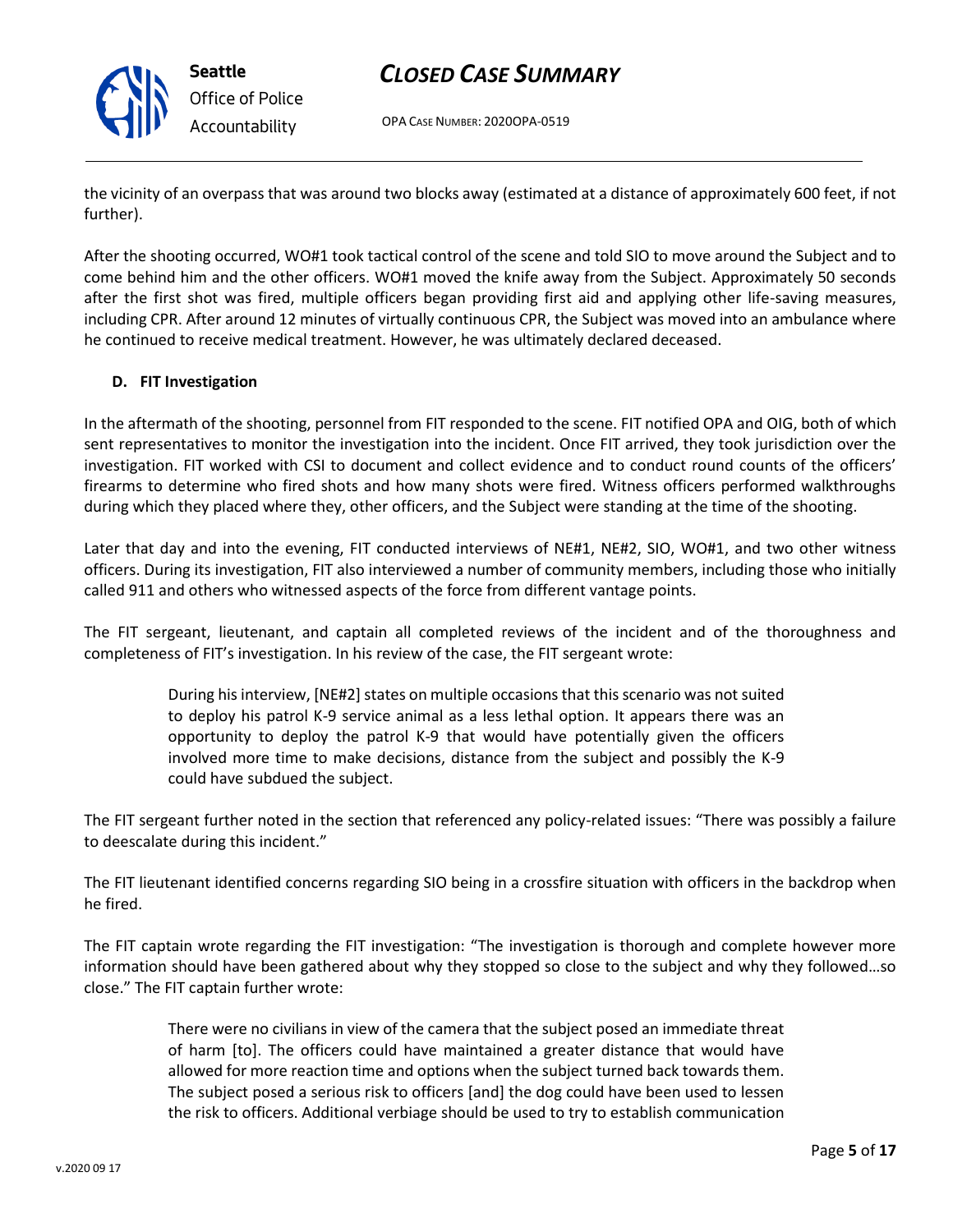

OPA CASE NUMBER: 2020OPA-0519

with the subject. It may not have worked but something other than orders could have been attempted.

#### **E. FRB Review**

After the FIT investigation concluded, the case was reviewed by the FRB. As discussed above, because OPA had an open investigation at the time, FRB was not permitted to reach ultimate conclusions on the force and de-escalation allegations. However, FRB was permitted to and did consider the involved officers' tactics and decision-making.

With regard to NE#2, the FRB raised concerns that he did not maintain distance from the Subject, that he did not use his patrol vehicle for cover, and that he only used commands rather than trying to communicate with the Subject. The FRB also found that SIO was not aware of his backdrop when he fired and was positioned in a manner that created a possibility of crossfire. The FRB found that both officers' tactics and decision-making were inconsistent with their training.

#### **F. OPA Investigation**

As part of its investigation, OPA reviewed the BWV and ICV from a number of officers. OPA further reviewed the contents of the FIT investigation, including the interviews conducted. OPA was present for the FRB's deliberations on this case and considered FRB's conclusions as part of its analysis. OPA further reviewed SPD trainings surrounding responding to individuals in crisis, the formation of contact teams, de-escalation, and other tactical considerations relevant to this case. Lastly, OPA interviewed NE#1, NE#2, WO#1, and a Sergeant assigned to SPD's Training Unit.

#### **1. Named Employee #1 Interview**

NE#1 was aware of the general nature of the call, including that the Subject had a knife and had threatened community members. NE#1 confirmed that he did not engage in tactical planning or discussions prior to responding. He said that he was alone in his patrol vehicle at the time and did not speak with other officers. NE#1 described the incident and scene as "dynamic" and "high risk." He said that, as such, there was no "safe area to formulate a plan." NE#1 said that they did not form a contact team and there was no less-lethal coordination.

With regard to the Subject, NE#1 described him as appearing "angry" and "walking with a purpose." NE#1 did not see any community members in the immediate vicinity. He did see people by an overpass that was a distance south of the officers and the Subject.

NE#1 stated that he got out of his patrol vehicle and told the Subject to stop multiple times. He saw NE#2 standing with his K-9 and watched NE#2 begin "walking up towards the suspect." He continued to give the Subject orders to stop and SIO then came up on his right side with his Taser out. NE#1 told OPA that, at that point, they "almost made a contact team." The Subject then began running and the officers ran after him. NE#1 saw the knife and yelled: "Knife."

NE#1 indicated that he had received training on de-escalation and was familiar with the tactical model utilized by SPD. He described that this model included scene control, limiting exposure, and the use of time, distance, and shielding to make the scene safer. He had undergone scenario-based training in this area.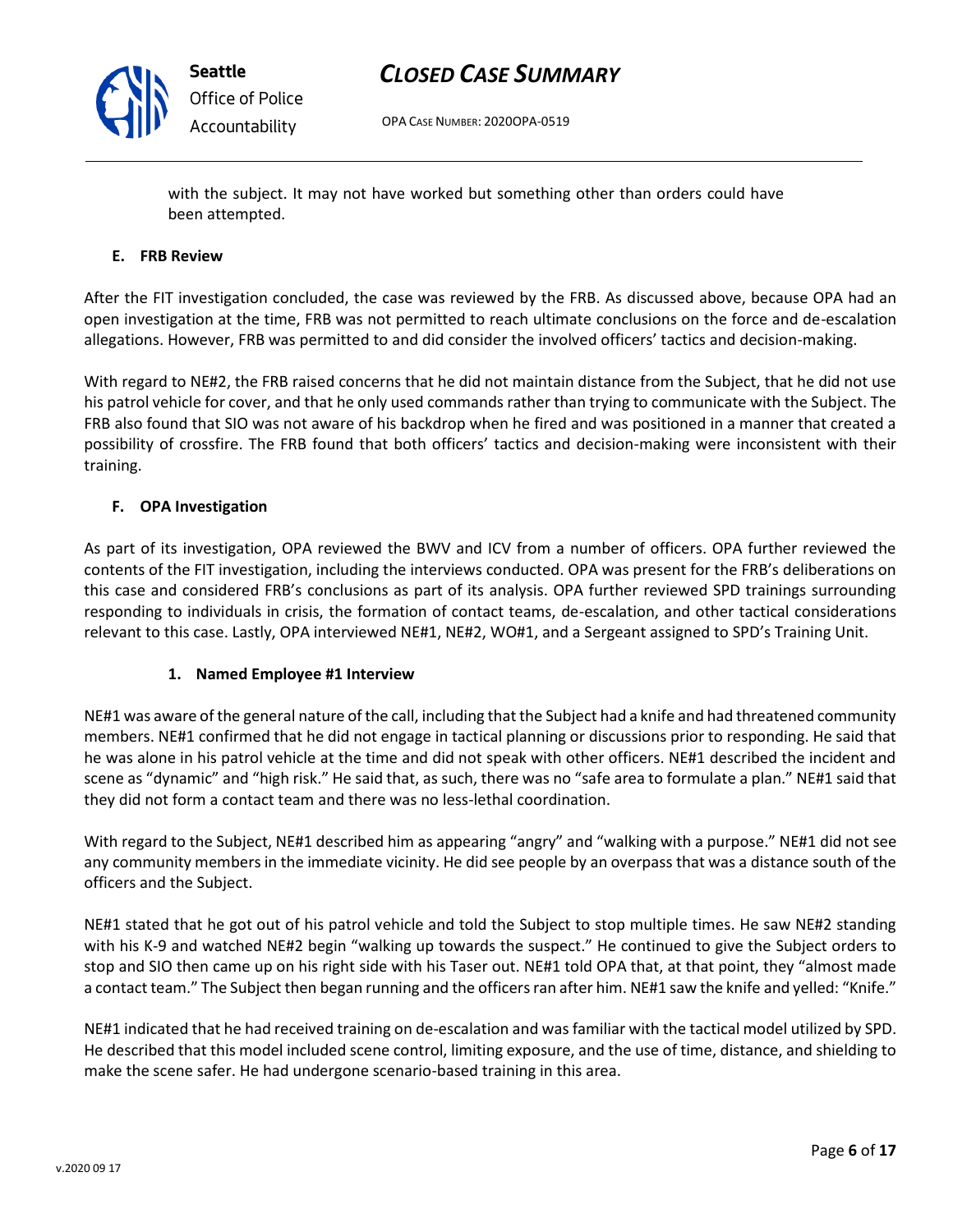

**Seattle** *Office of Police Accountability*

### *CLOSED CASE SUMMARY*

OPA CASE NUMBER: 2020OPA-0519

NE#1 asserted that, in his opinion, the use of de-escalation tactics during this incident would have compromised his law enforcement objectives. NE#1 explained that he perceived this to be more akin to an "active shooter type scene." In his training, where an individual had "unlimited exposure to victims" the scene had to be "made safe." In NE#1's perspective, this was particularly the case here as the Subject was armed with a knife and had threatened community members.

He further stated that de-escalation was not safe or feasible. In reaching this conclusion, he cited the Subject's direction of travel, potential victims in the area, and not knowing what was in the Subject's mind. When asked whether he or other officers tried to slow down or stabilize the situation to allow for more time, resources, or options, he said that it was not feasible. Similarly, when asked whether he or officers took any steps to limit the Subject's mobility, he said that there was no time to do so. NE#1 stated that he and the other officers were trying to prevent the Subject from being able to access community members.

NE#1 was asked about his running towards the Subject and whether that constituted a failure to de-escalate by abandoning cover and distance. NE#1 stated that he ran towards the Subject to get next to the other officers, not to make contact with the Subject.

NE#1 said that, while he tried to give the Subject directions to stop, the Subject was non-compliant. He said that there was not time to try to communicate with the Subject in a different, more conversational fashion. NE#1 told OPA that he did not believe that the Subject had any medical or physical impairments at the time or that the Subject had any physical limitations.

Lastly, NE#1 asserted that, in his perspective, the Subject represented a deadly threat to NE#2 at the time the shots were fired. NE#1 felt that, when the Subject turned while holding the knife, the Subject's intent was to kill NE#2. As such, he believed that deadly force was appropriate.

#### **2. Named Employee #2 Interview**

NE#2 stated that he was on a separate call when he heard the reports of a man with a knife over the radio. He selfdispatched with the primary intent of providing K-9 support to locate the Subject. He believed that this was an "extremely serious" call based on what he heard on the radio. Specifically, he believed that the Subject was armed with a knife and had tried to stab/slash community members. NE#2 continued to receive radio updates but said that no one knew where the Subject was at the time. He did not hear any tactical planning or the assignment of roles over the radio, and he did not engage in any such conversations. He said that he did not do so because of the ongoing radio traffic and because K-9 deployments were usually not pre-briefed prior to arrival.

NE#2 said that he viewed community members on the street, including by the overpass, as he drove down Elliott Avenue West. He recalled seeing community members on the east side of the street and believed that he may have seen community members south of the Subject's position on the west side of the street (the same side the Subject was walking on); however, he could not be sure of this. He stated that, when he first observed the Subject, he saw the Subject walk past a community member who was on the same side of the street.

NE#2 heard an officer state over the radio that the Subject had been located. He said that officers began arriving behind him (to the south). He also saw patrol vehicles coming towards him from the north. NE#2 parked his patrol vehicle by the curb on the west side of Elliott Avenue West and south of the Subject. The Subject was walking on the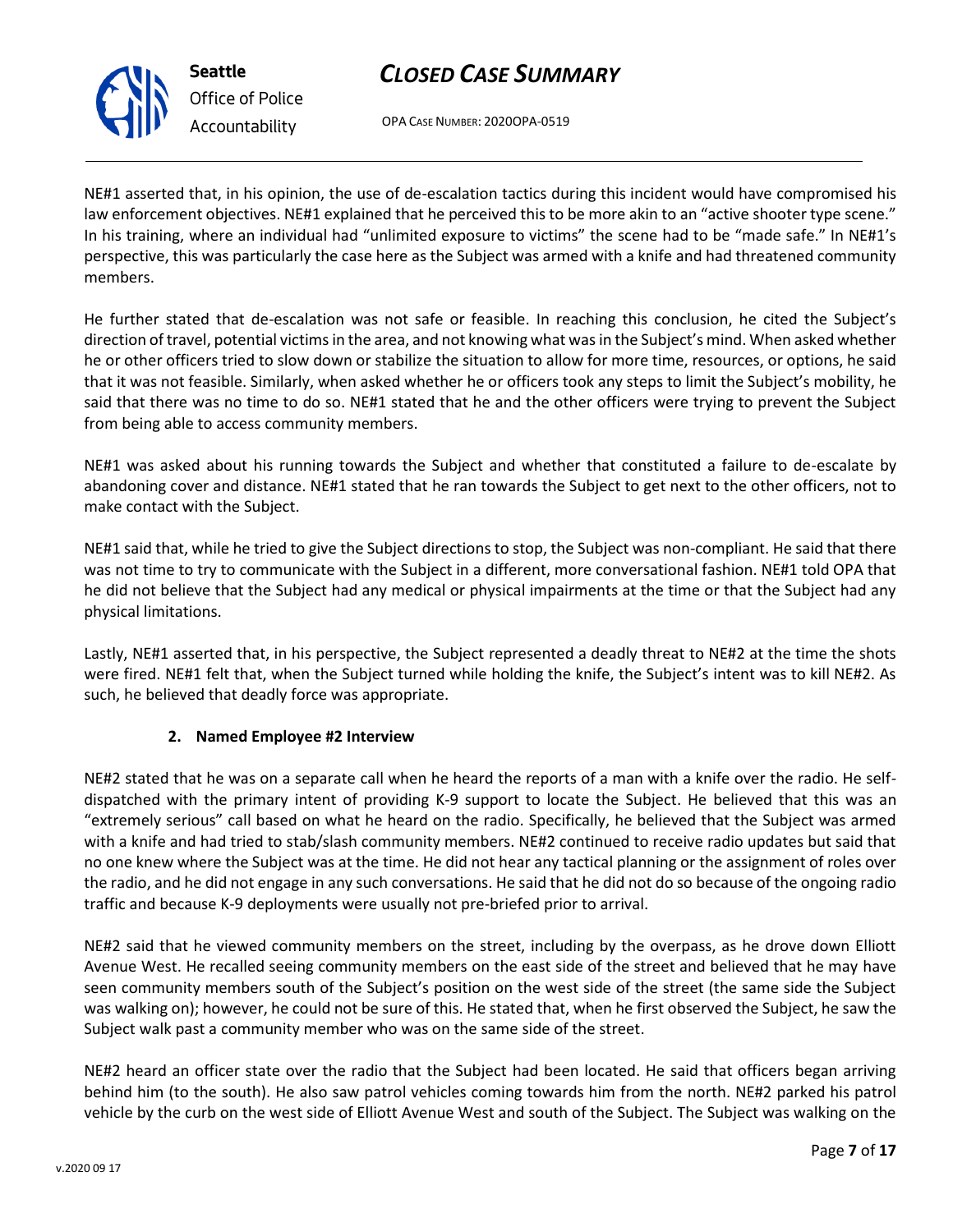OPA CASE NUMBER: 2020OPA-0519

sidewalk towards NE#2's patrol vehicle. NE#2 described that he angled his patrol vehicle to provide cover and a potential barrier from the Subject. NE#2 told OPA that he was not concerned with placing his patrol vehicle in that location because he felt that it would serve to contain the Subject and prevent him from proceeding southbound and potentially towards community members. NE#2 felt that this positioning constituted de-escalation. He said that it generally provided increased time for other officers to respond and react, as well as provided him time to remove his K-9 from the patrol vehicle. NE#2 told OPA that he did not consider driving past the Subject and meeting up with other officers to create a tactical plan prior to making contact. He felt that this would have undermined his ability to control the scene and to prevent the Subject from accessing potential victims.

NE#2 confirmed that, when he removed his K-9 from the rear of the patrol vehicle, he stood with his K-9 on a planting strip by the edge of the sidewalk. NE#2 said that he left the rear door open as a barrier if needed. NE#2 stated that he did not see any weapons at that time, and he felt that the Subject may have ditched the knife. NE#2 felt that his taking his K-9 out of the patrol vehicle and positioning the dog in front of him and at his feet was a de-escalation tool and a "force mitigator." He acknowledged that he moved towards the Subject while holding his K-9. He said that this occurred due, at least in part, to the momentum of his K-9. He felt that moving forward with the K-9 was consistent with his training on de-escalation and that the K-9 served as a barrier or shielding. He told OPA that the rear door remained open and continued to be potential shielding; however, he affirmed that he moved towards the Subject. He said that this was a further attempt to de-escalate as it allowed the Subject to see both himself and his K-9. NE#2 asserted that, at this time, he was waiting for other officers to respond to form a contact team. However, the Subject closed the distance with him. NE#2 remained close to his shielding (the open door) and attempted to communicate with the Subject.

NE#2 also acknowledged that he stepped towards the Subject with his K-9 when the Subject passed him and that the K-9 advanced. He said that this was due to his K-9 providing feedback to him that the dog had locked onto the Subject. He stated that he did not move towards the Subject until other officers arrived at his location. He told OPA that his goal was to follow the Subject for as long as necessary until it was no longer safe or feasible to follow him. He believed that he fulfilled the need to keep an "actionable distance" to react to the Subject, as well as helped him to gain "scene control" and to prevent the Subject from having unrestricted access to community members. NE#2 denied that this constituted a failure to de-escalate or that this escalated or changed the Subject's behavior.

OPA questioned NE#2 about various statements he made to FIT concerning his taking his K-9 out of the patrol vehicle and his ultimate non-deployment of the K-9. During his FIT interview, NE#2 stated that, as a general matter, he would not deploy his K-9 against an individual armed with a knife or edged weapon. OPA asked NE#2 why, given this statement, he would have taken his K-9 out here. He explained that, while it was not best practice, he could not tell at that point whether the Subject was armed as no knife was visible. He also referenced the possibility of a directed apprehension – meaning allowing his K-9 to bite and seize the Subject, ideally immobilizing the Subject and causing him to go down to the ground. NE#2 noted that, while in his opinion, a directed apprehension would have been warranted based on the facts known to him, it would not have constituted de-escalation.

OPA asked him why he did not get out of his car with his firearm drawn and stand behind his patrol vehicle as cover rather than extracting his K-9. He said that he felt that his K-9 was the best tool available to him at the time to deescalate and to gain the Subject's voluntary compliance.

NE#2 said that, once the Subject passed him and threw the jacket exposing the knife, it was not reasonable to deploy his K-9. He believed that the Subject would have harmed his K-9 and he was concerned that another officer would

Page **8** of **17**



**Seattle**

*Office of Police*

*Accountability*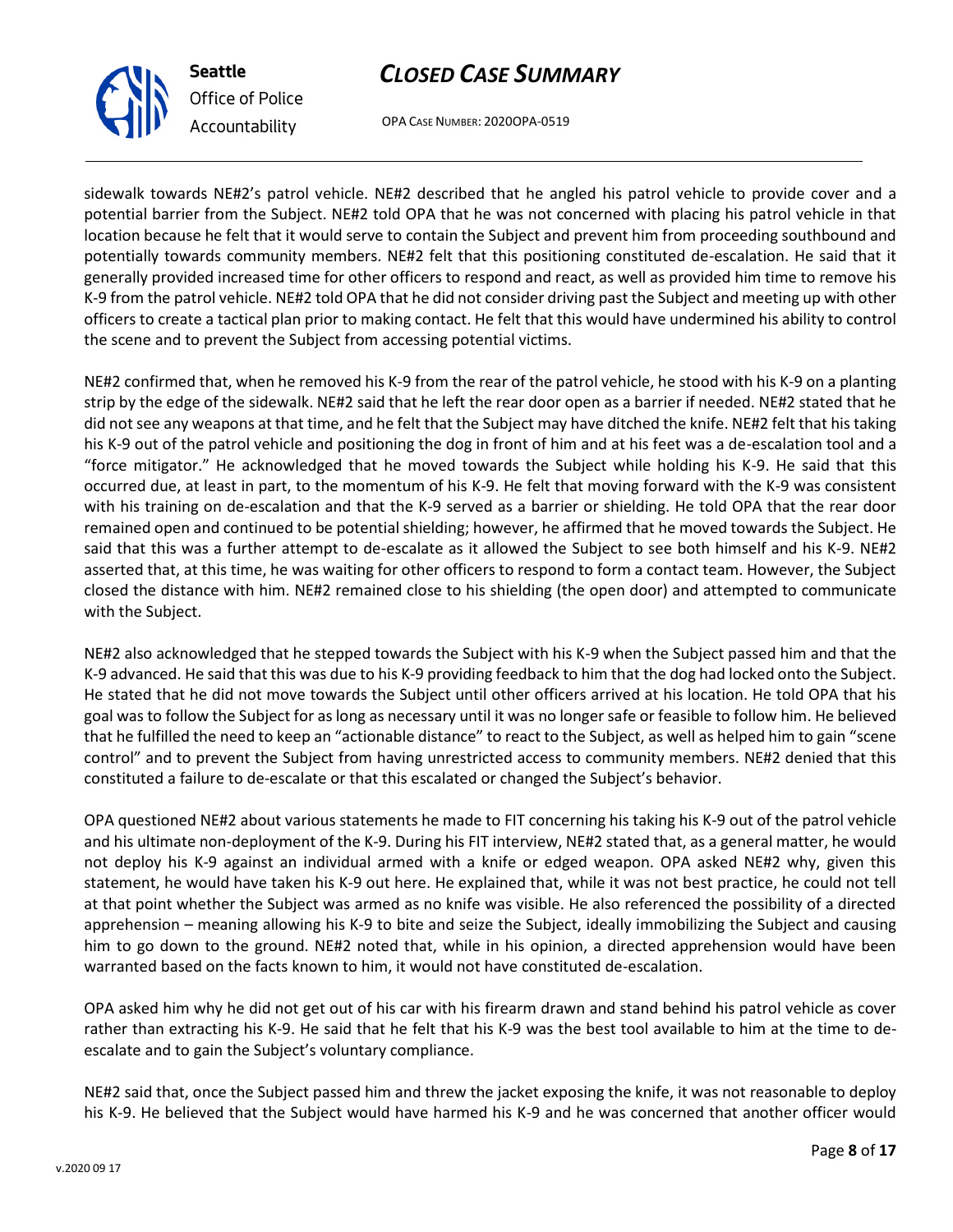

OPA CASE NUMBER: 2020OPA-0519

have incorrectly viewed the injury to the K-9 as a reason to use deadly force. He stated that he was willing to sacrifice his K-9 to protect the life of an officer or a community member.

OPA further questioned NE#2 concerning his statement to FIT that de-escalation was not safe or feasible during this incident. He stated that he believed it to have been a "rapid, dynamic, evolving, fluid motion." He said that officers, including himself, attempted to de-escalate with verbal commands, use of less-lethal tools, and attempting to follow the Subject. However, the Subject remained non-compliant, yielding further de-escalation neither safe nor feasible. Lastly, OPA asked NE#2 about his ultimate use of deadly force. NE#2 recalled that, while the Subject was running away, he quickly turned towards NE#2. At that time, the Subject had the knife in his left hand and engaged in what NE#2 described as an overhand "stabbing, thrashing" motion. NE#2 stated that, while doing so, the Subject dove towards him and, in NE#2's opinion, "tried to kill" him. NE#2 said that he backed up while drawing his handgun. He then fired multiple times. He estimated that he was approximately two feet away from the Subject at the time. NE#2 told OPA that, at the time he fired, he believed that the Subject was acting in a manner purposed to cause NE#2 serious bodily injury or death and that NE#2 posed an imminent threat. NE#2 further believed that, as the Subject was armed with a knife within two feet of him, the Subject had the means and opportunity to seriously injure or kill him. Accordingly, NE#2 asserted that his use of deadly force was justified.

#### **3. Witness Officer #1 Interview**

**Seattle**

*Office of Police Accountability*

WO#1 stated that he self-dispatched to the call. He did so because of the nature of the call – a man with a knife threatening community members – and because more officers on scene is a component of de-escalation. While in transit to the scene, WO#1 did not hear any tactical planning between officers, discussions concerning staging, the assigning of roles as part of a contact team, or less-lethal coordination. He further did not hear any calls for a supervisor, CIT certified officers, or hostage/crisis negotiators.

Given the threats by the Subject with a knife, WO#1 perceived this to be a high-priority call that could possibly turn into a deadly force scenario. WO#1 mentally prepared himself to deal with someone who was armed, and potentially also high or mentally ill.

WO#1 indicated that, upon arrival, he observed NE#2 standing on the sidewalk with his K-9 out. The Subject was around 15 yards away and was walking towards NE#2. WO#1 was situated approximately 25 yards north of where they were. WO#1 heard officers giving the Subject commands but could not hear what was being said. The Subject was not compliant. WO#1 exited his patrol vehicle with his rifle. At that time, the Subject had started running away and WO#1 ran to that location. He saw and heard SIO deploy the Taser but determined that it was ineffective. He then saw the Subject turn to face the officers with a large knife in his hand. WO#1 described the Subject as "slashing the air towards" the officers. Shots were then fired, and the Subject fell to the ground. WO#1 stated that he was approximately 10 yards away at the time.

WO#1 did not hear any officers on scene engaging in tactical planning and said that he did not think there was time to do so as the Subject was advancing towards a "higher populated part of the city." He did not see any community members in the immediate vicinity of where the Subject was and thought that it was mainly vacant office buildings.

OPA asked WO#1 about why he stated upon his arrival on scene: "Don't park right near him guys, are you crazy?" WO#1 confirmed that this comment was directed to the officers in the immediate vicinity of the Subject. He explained that he would have preferred more distance and timing to give more of a "reactionary gap." This was in part because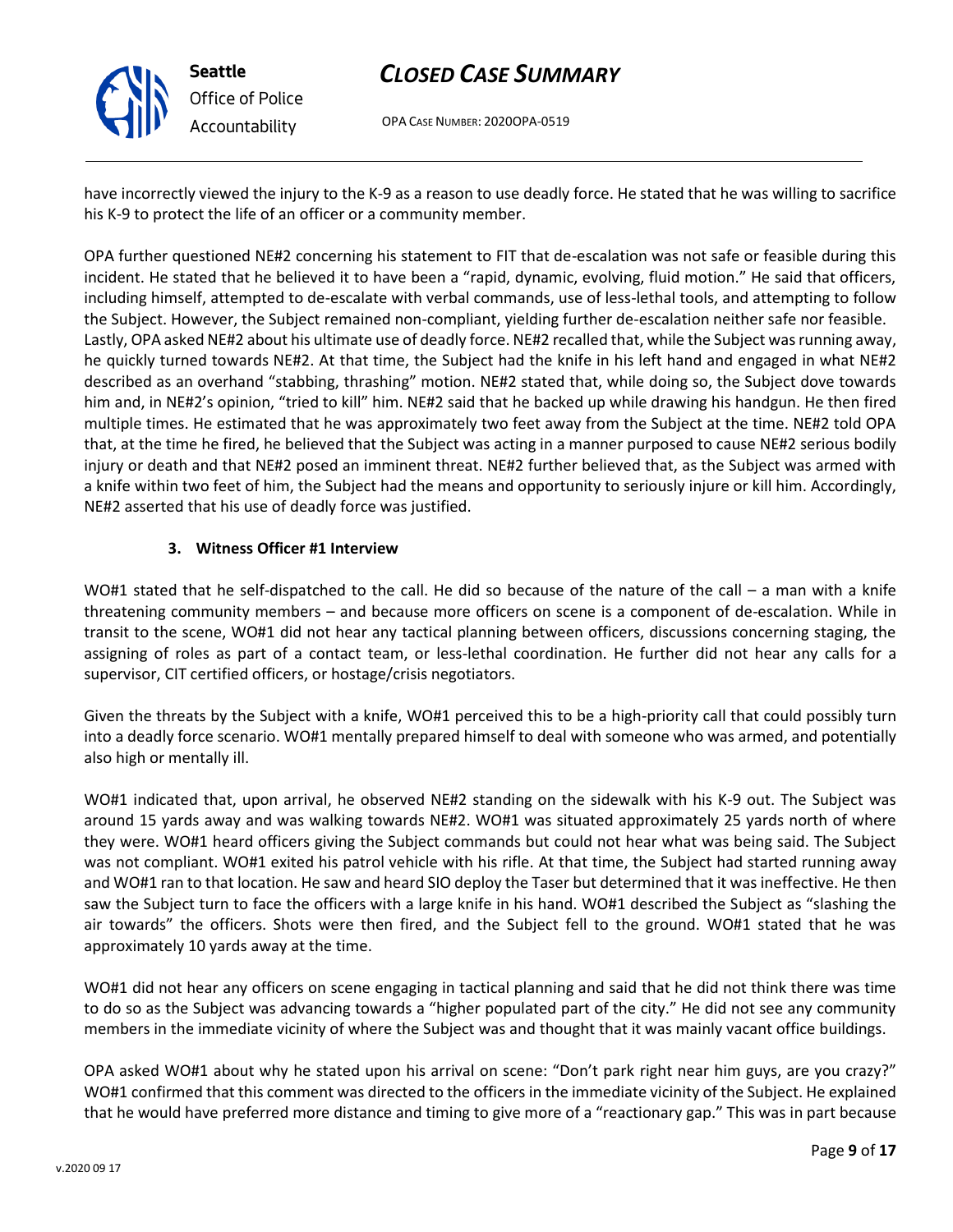OPA CASE NUMBER: 2020OPA-0519

he was assigned with a rifle, but also because he did not want the Subject to harm officers by getting too close to them. With regards to his other statement to the officers to "hold up," WO#1 said that the comment was purposed to get the officers to slow down so that he could help begin to form a contact team. WO#1 explained that, at this point, they had not seen a knife and the Subject had not begun running. As such, he felt that the officers might "have a little bit of a window" to give the Subject "a little bit of distance." However, that was no longer feasible once the Subject began running away and then turned with the knife brandished.

In response to a question concerning whether de-escalation was safe or feasible for NE#1, NE#2, and SIO, WO#1 stated that it was "to a certain degree." He felt that some de-escalation had already occurred, including having multiple officers on scene, giving verbal directions, applying some distance, and having the K-9 out as a deterrent and lesslethal tool. WO#1 further stated that, while possible, he ultimately did not believe that it was feasible to come up with a tactical plan as the Subject was mobile. When asked whether officers used distance, he said that, in his perspective, officers tried to maintain a "reactionary gap" and did not rush towards the Subject and try to grab him. He believed that, at the time the Subject started running, there was around a 25-foot gap between the Subject and the officers. With regard to shielding, WO#1 said that there was not much cover available other than patrol vehicles.

#### **4. Training Sergeant Interview**

OPA interviewed the Training Sergeant concerning the current instruction provided to officers on de-escalation and how to interact with individuals armed with edged weapons. The Training Segreant stated that the Training Unit taught the Tactical Concepts Model (TCM) of de-escalation. This model has three components: (1) Limit Exposure: threat assessment, time, distance, shielding, angles; (2) Teamwork: command, communication, and coordination; and (3) Scene Control: containment, tools and techniques, and flexibility. The Training Sergeant explained that this model was used as an "assessment tool" and "a way of organizing things tactically" for officers and had the goal of: "limiting your exposure to some degree, having some degree of scene control, and then employing team work towards a problem."

When training on the model, the Training Unit used a case study from Miami where an officer approached a man holding a knife. This was utilized to show a lack of scene control and, as such, increased exposure to danger. This was further used to accentuate the importance of time, distance, and shielding in these scenarios.

The Training Unit provided officers with instruction on each of the three components of the model. With regard to limiting exposure, a role player walked towards the officers and officers were tasked with creating shielding and distance. The key was to see how officers would adjust their positioning and angles when the role players did so. The Training Sergeant said that, for more advanced groups, they presented scenarios where the role player walked away to see how officers would react. With regard to the communication component, the goal was to help officers develop "active listening skills, open-ended questioning, paraphrasing, and empathy." There was an emphasis on not just issuing commands, but also trying to establish a dialogue with the individual. Lastly, in the teamwork block, there was a focus on preplanning and foreshadowing certain scenarios, such as confronting an armed person who is suicidal or in crisis. Officers were also expected to understand and be familiar with the concepts of contact teams and the roles of team members (contact, less-lethal, lethal cover).

OPA questioned the Training Sergeant about best practices for responding to an individual armed with a knife. The Training Sergeant explained that, in his experience, there was no perfect response because every case was different. However, he stated that, as a general matter, the first thing to consider was the threat level. He noted that this often depended on the individual's access to other people. If community members were in harm's way, the response



*Office of Police Accountability*

**Seattle**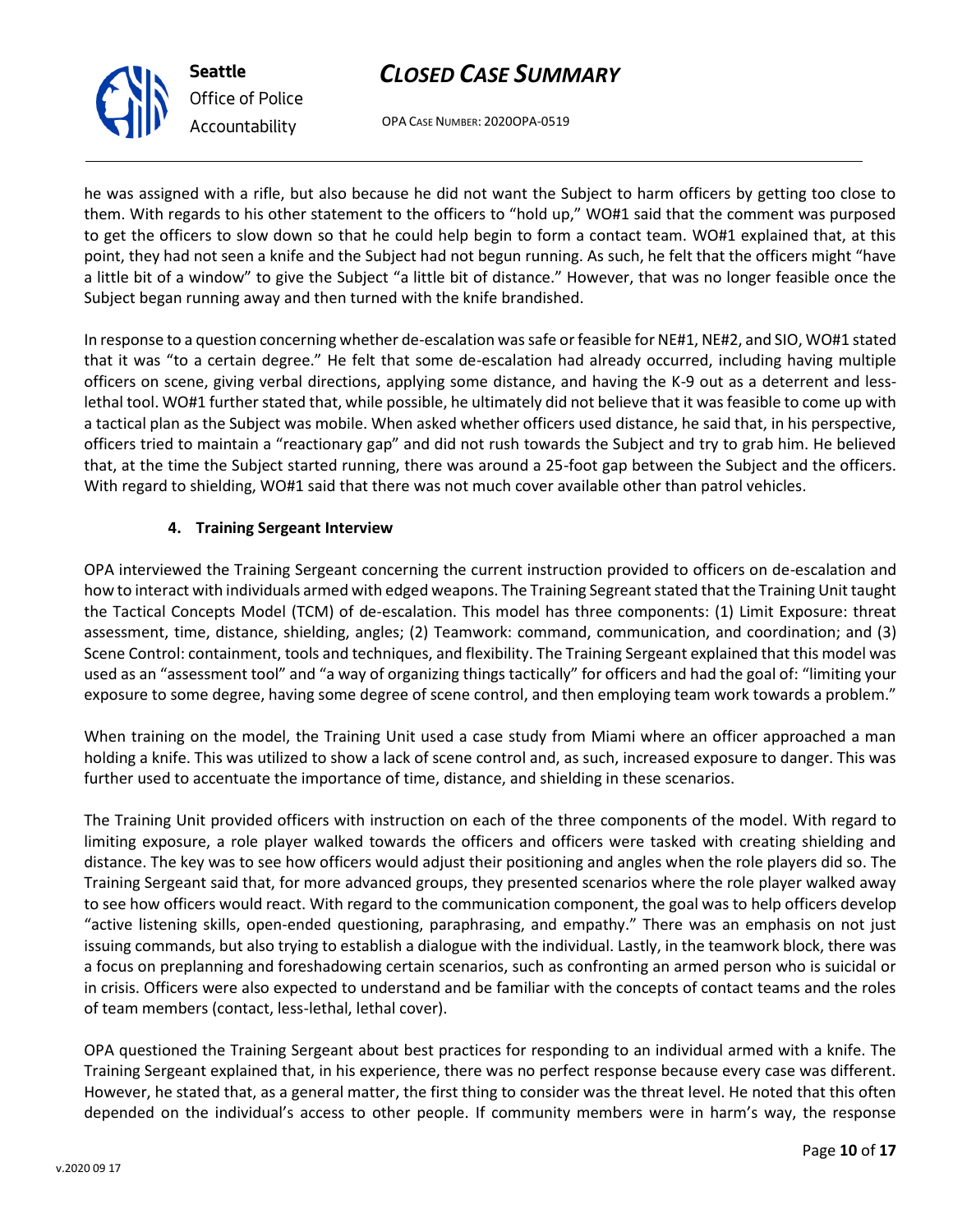OPA CASE NUMBER: 2020OPA-0519

changed and the need to act was significantly more exigent. The Training Sergeant next cited containment. He explained the importance of trying to contain the individual in order to reduce the threat to others. He stated, however, that containment also had some risks along with it, including creating crossfire situations or giving too much space to the individual. Again, the higher level of the threat, the more difficult containment would be. The Training Sergeant said that, in the ideal response, officers would coordinate their approach to the scene – either via MDT or phone – and would also assign roles and determine what less-lethal tools were available. It would also be important to determine whether there were other necessary resources available, including CIT certified personnel or hostage negotiators.

#### **ANALYSIS AND CONCLUSIONS:**

#### **Named Employee #1 - Allegation #1**

#### *8.100 - De-Escalation 1. When Safe, Feasible, and Without Compromising Law Enforcement Priorities, Officers Shall Use De-Escalation Tactics in Order to Reduce the Need for Force*

As discussed more fully in the context of NE#2, below, OPA finds that there was a failure to de-escalate on NE#2's part. This was primarily based on NE#2's failure to apply time, distance, and shielding and his decision to, instead, advance towards the Subject.

In evaluating NE#1's conduct, OPA focused on his lack of tactical planning and his decision to quickly run towards the Subject and NE#2. With regard to the absence of tactical planning, NE#1 explained that he was alone in his patrol vehicle while traveling to the scene. He said that, when he arrived, he saw the Subject advancing towards NE#2, who was already standing on the sidewalk in the Subject's path of travel. NE#1 asserted that, at this time, it was not feasible to engage in any tactical planning or to create a contact team. With regard to his running up to where the Subject and NE#2 were situated, he said that he did so to provide support and cover for other officers, not to go hands-on with the Subject.

Based on its review of the evidence, OPA finds that NE#1's conduct did not violate policy. In reaching this conclusion, OPA concludes that his explanations of his actions were supported by the video. First, when NE#1 arrived on scene, he parked behind rather than in front of the Subject; however, NE#2 did the opposite and positioned himself in the Subject's path. Given this and as the Subject was advancing towards NE#2, it was only a matter of seconds before they would make contact. At that point, there was simply no time for NE#1 to engage in tactical planning or to create a contact team, as SPD officers are trained to do in these types of situations. Similarly, OPA concurs that NE#1's rushing towards the officers and the Subject after exiting his patrol vehicle was purposed to provide backup and safety to other officers, not to go hands-on or make contact with the Subject. OPA finds this reasonable and, moreover, concludes that NE#1's actions in this regard were functionally caused by NE#2's tactics and decision-making. Lastly, once NE#1 arrived to where the officers and the Subject were, the Subject had already advanced past NE#2, NE#2 had taken a step towards him with the K-9, and the Subject had started the process of running away. Given this, OPA finds that NE#2's conduct, not NE#1's, caused the incident to speed up and increased the likelihood to use force.

For these reasons, and with respect to the actions and decision-making by NE#1, OPA recommends that this allegation be Not Sustained – Lawful and Proper.

Recommended Finding: **Not Sustained (Lawful and Proper)**



**Seattle** *Office of Police Accountability*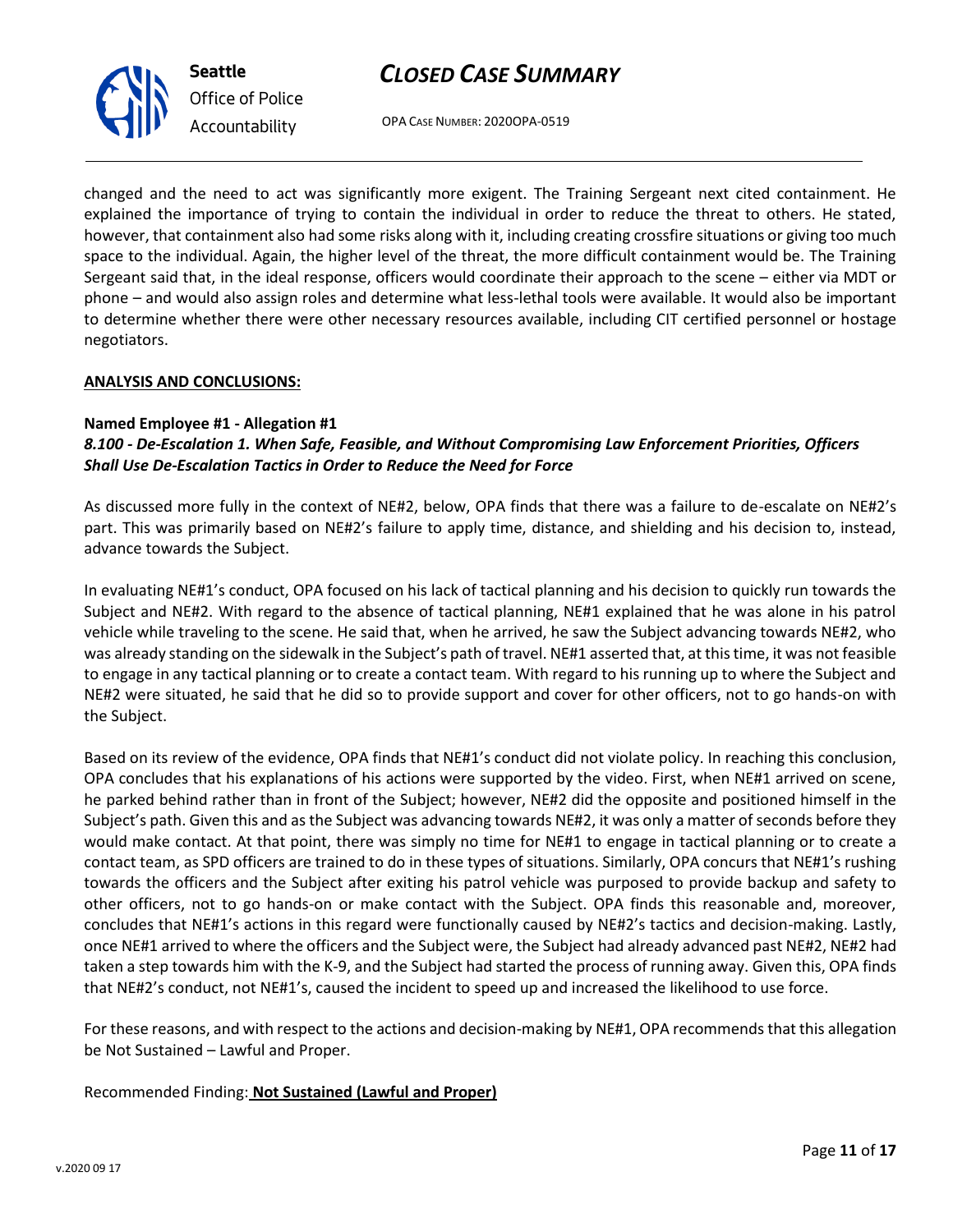Based on the totality of the evidence – including the video, the statements by the various involved and witness officers, Department training, and the reviews and findings by FIT and the FRB – OPA concludes that NE#2 violated SPD's deescalation policy during this incident. Specifically, OPA finds that NE#2: did not avail himself of time, distance, and shielding; did not apply appropriate tactics or engage in any tactical planning; did not try to use any communication styles other than commands or evaluate whether the Subject's non-compliance was based on mental illness or another impairment; and took affirmative actions that sped the incident up and made an imminent use of force more likely, including stopping his patrol car directly in front of the Subject and stepping into his path of travel, doing so with a K-9, and then quickly moving behind the Subject with the K-9 prompting the Subject to start running.

### *CLOSED CASE SUMMARY*

OPA CASE NUMBER: 2020OPA-0519

#### **Named Employee #2 - Allegation #1**

**Seattle**

*Office of Police*

*Accountability*

#### *8.100 - De-Escalation 1. When Safe, Feasible, and Without Compromising Law Enforcement Priorities, Officers Shall Use De-Escalation Tactics in Order to Reduce the Need for Force*

"De-escalation tactics and techniques are actions used by officers, when safe and without compromising law enforcement priorities, that seek to minimize the likelihood of the need to use force during an incident and increase the likelihood of voluntary compliance." (SPD Policy 8.100-POL-1.)

The policy further instructs that: "When safe and feasible under the totality of circumstances, officers shall attempt to slow down or stabilize the situation so that more time, options and resources are available for incident resolution." (*Id*.) Officers are also required, "when time and circumstances permit," to "consider whether a subject's lack of compliance is a deliberate attempt to resist or an inability to comply based on factors" such as "mental impairment…drug interaction…[and/or] behavioral crisis." (*Id*.) These mental and behavioral factors should be balanced by the officer against the facts of the incident "when deciding which tactical options are the most appropriate to bring the situation to a safe resolution." (*Id*.)

The policy gives several examples of de-escalation, which include mitigating the immediacy of the threat to give officers time to use extra resources and to call more officers or specialty units and increasing the number of officers on scene to thus increase the ability to use less force. (*Id*.) Other examples of de-escalation include, but are not limited to:

• Placing barriers between an uncooperative subject and officers;

conduct is inconsistent with the Department's policy and expectations.

- Containing the threat;
- Decreasing exposure to the potential threat by using distance, cover and concealment;
- Avoidance of physical confrontation unless immediately necessary to protect someone or stop dangerous behavior;
- Using verbal techniques, such as "Listen and Explain with Equity and Dignity" (LEED) to calm an agitated subject and promote rational decision making;
- Calling extra resources, including CIT officers and officers equipped with less-lethal tools; and
- Using "any other tactics and approaches that attempt to achieve law enforcement objectives by gaining the compliance of the subject.

De-escalation is inarguably a crucial component of the Department's obligations under the Consent Decree; however, it is not purposed to act as an absolute bar to enforcing the law when necessary. That being said, where officers fail to fully de-escalate and instead act in a manner that increases the need for force and the level of force used, such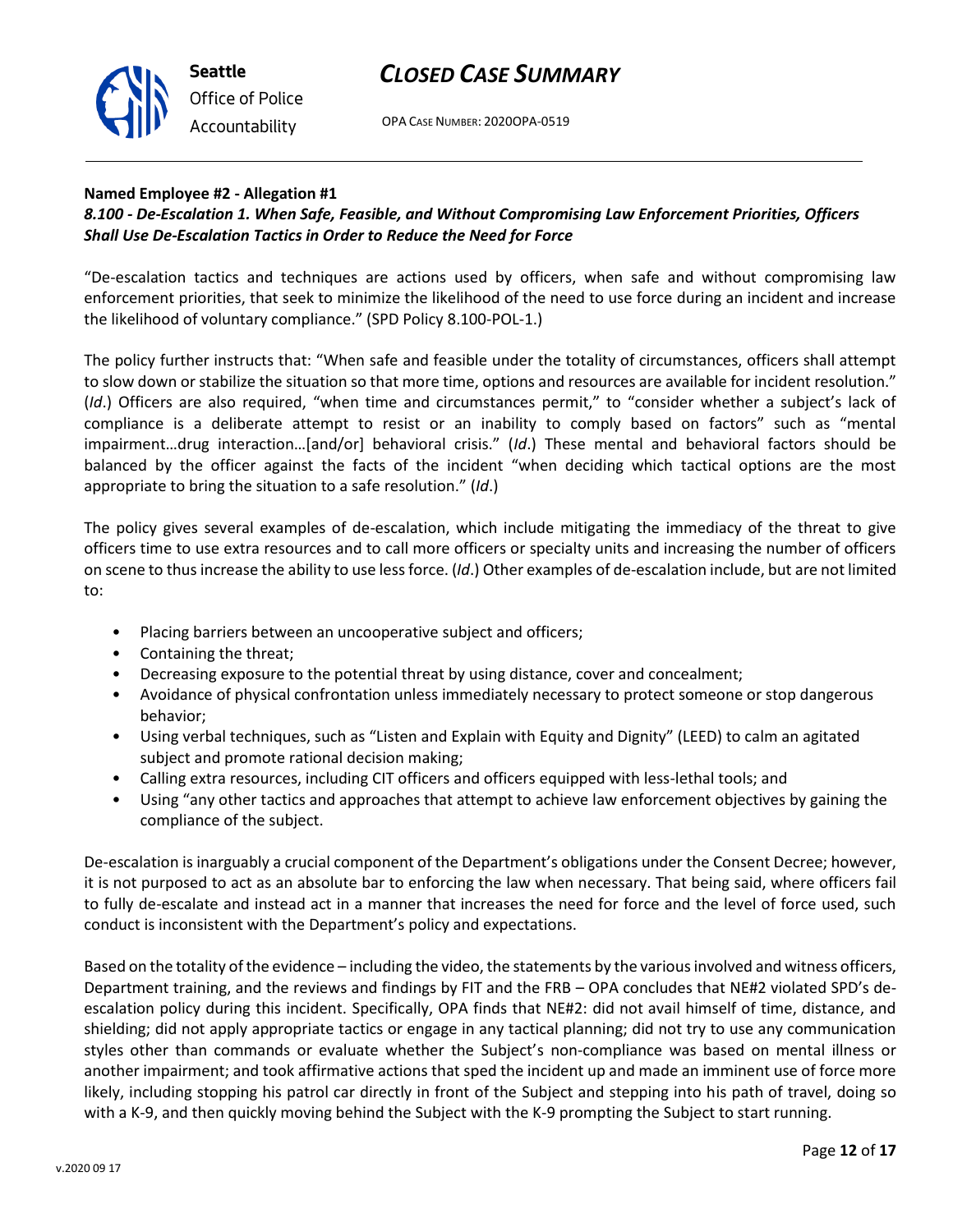At the outset, OPA finds that NE#2 failed to engage in any planning or tactical discussions prior to using force. This included not making meaningful attempts to form a contact team, as contemplated by SPD training. This can be primarily attributed to how NE#2 initially positioned himself. By pulling his patrol vehicle directly in the path of the Subject, who was walking towards him, NE#2 set up a situation where he had just seconds to prepare before being in the immediate vicinity of an armed individual. This was all prior to him having any backing officers by him at the time. Given this, NE#2 created a situation where the lack of time to discuss tactics, form a plan, and create a contact team was a self-fulfilling prophecy.

At his OPA interview, NE#2 dismissed the possibility of driving past the Subject and pulling up towards other officers to allow a contact team to be created. He cited the potential danger to community members. However, there was no evidence of any community members in the immediate vicinity and the closest individuals were either across four lanes of traffic or were hundreds of feet away. Accordingly, the threat to community members was, at that time speculative, and should not have outweighed the benefit in creating a plan and engaging in team tactics.

As referenced above, part of de-escalation is allowing for more officers to arrive and assist, including officers equipped with less-lethal tools and those who have certifications or expertise in CIT or hostage negotiation. Moreover, as indicated in SPD's training materials, a core component of de-escalation is teamwork, which involves officers working together to take the Subject into custody without needing to use deadly force unless absolutely necessary. NE#2's positioning and decision-making prevented this aspect of de-escalation from being satisfied.

#### **B. Consideration of the Subject's Mental Condition or Impairment**

OPA further finds that NE#2 did not fully consider whether the Subject suffered from a mental condition or from another impairment that prevented him from voluntarily complying and giving up.

Here, the initial reports to 911 from community members indicated that the Subject was almost certainly suffering from a mental health crisis and/or was high/intoxicated. Given this, it was possible that the Subject's mental status was a significant contributor to his actions, which suggested paranoia and irrationality. However, despite this, NE#2 positioned himself in front of the Subject while holding his K-9 and advanced towards him.

The de-escalation policy does not require officers to read minds, but it does expect that officers will take steps to consider an individual's mental status based on the information available to them, as well as that officers will then apply appropriate tactics. OPA finds that, given the specific facts of this case, NE#2 advancing towards the Subject while issuing orders and with his K-9 were not those tactics most likely to bring the situation to a safe resolution. To the contrary, it heightened the situation and made the likelihood that the incident would not result in violence significantly smaller.

#### **C. Open Communication versus Orders**

As noted by both FIT and the FRB, NE#2 also did not utilize any open communication styles. Instead, he issued repeated orders to the Subject who simply may not have had the wherewithal or capacity to comprehend and comply with those directions.

OPA CASE NUMBER: 2020OPA-0519



**Seattle**

*Accountability*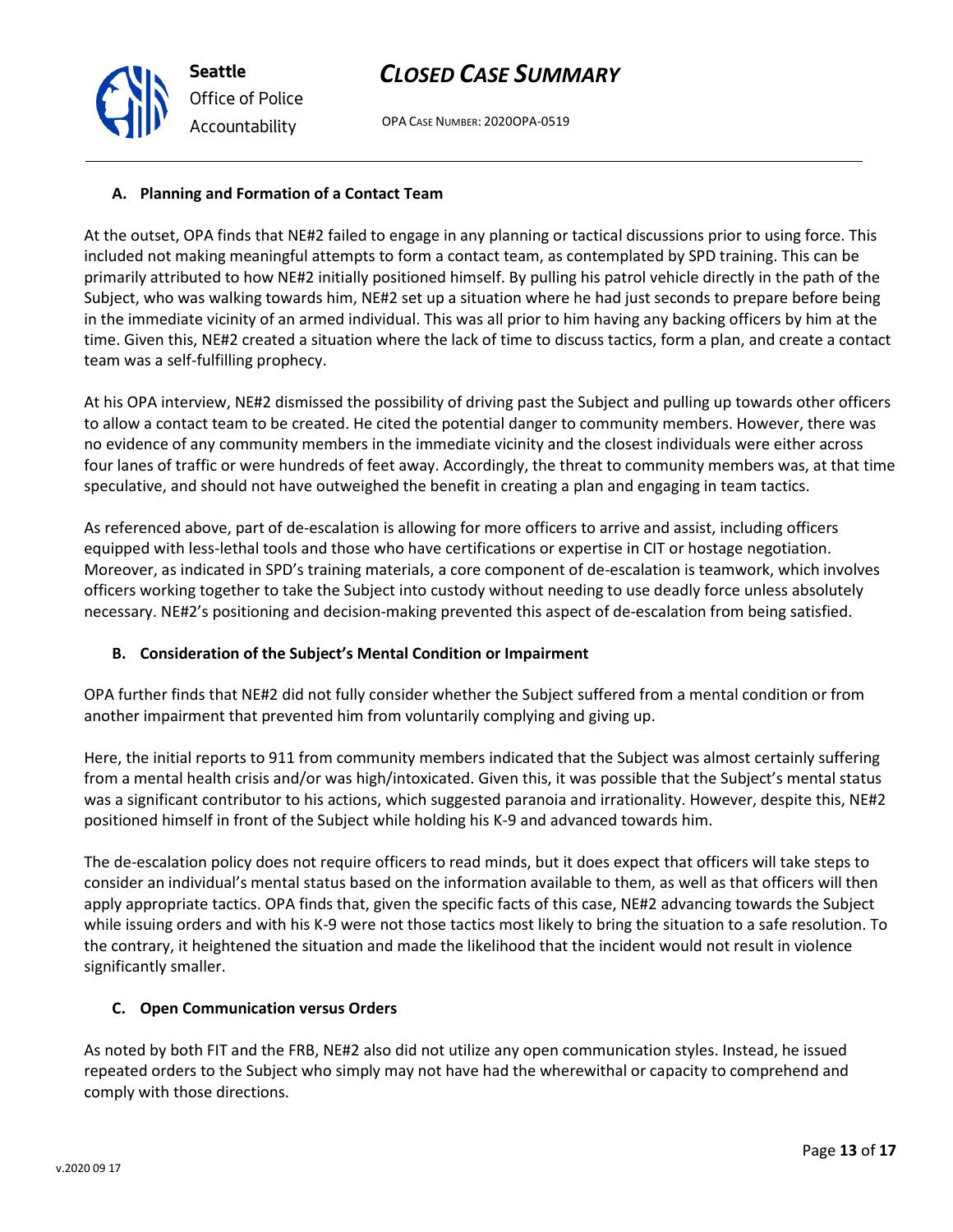OPA CASE NUMBER: 2020OPA-0519

The de-escalation policy sets forth the expectation that officers will engage in verbal techniques that are most likely to "calm an agitated subject and promote rational decision making." This is echoed in Department training, where the communication component of the TCM and trying to create a dialogue with the armed individual is stressed. NE#2 did not do so here.

#### **D. Time, Distance, and Shielding**

Perhaps most concerning for OPA was NE#2's failure to avail himself of time, distance, and shielding. As a starting point, NE#2 made the decision to park directly in front of where the Subject was walking to and in a place where the Subject would be momentarily. When NE#2 did so, he substantially reduced if not eliminated both time and distance.

While NE#2 initially opened his car door and stood behind it, utilizing shielding, he abandoned that when he stepped away from the door and stepped towards the Subject. NE#2 opined that his K-9 constituted shielding or a barrier. However, OPA struggles to see how this is the case. A K-9 is a moving sentient animal, not a static object behind which an officer can seek safety while forming a calculated plan and trying to build channels of communication. As such, OPA further finds that NE#2 did not utilize shielding, as required by policy.

Though NE#2 asserted that there was not sufficient time to engage in any additional time, distance, shielding other than the actions he took here, OPA believes this to be inconsistent with the evidence. First, as discussed above, that NE#2 lacked time was primarily due to his own actions. Second, the video simply does not support the assertion that seeking further time, distance, and shielding was not feasible because of a threat to community members. Indeed, there were no community members in the near vicinity. In addition, NE#2 and other officers could have and should have set up containment, which would have ensured time, distance, and shielding, while cutting off the Subject's routes to innocent people. However, even though expected, this was not done here.

#### **E. Tactics and Decision-Making**

Lastly, NE#2 engaged in tactics and made decisions that increased the likelihood that force would be required.

First, his decision to take his K-9 out in the first place was problematic. As NE#2, himself, described, K-9s are generally not appropriate when dealing with individuals armed with knives. While NE#2 claimed that his use of a K-9 here represented de-escalation, it seemed, at best, to have no such effect and, at worst, to escalate the situation. In explaining why he took out his K-9, he said that he could not see the knife. However, that an armed individual was secreting a knife while walking past an officer seems not unpredictable. Moreover, once NE#2 took his K-9 out, he functionally abandoned shielding and distance. Had he not done so, he could have drawn his firearm and waited safely behind his car door, as he was trained to do.

Second, NE#2's decision to take an affirmative step towards the Subject as the Subject approached him was contrary to the expectation that he de-escalate and, similar to his other actions, heightened and sped up the situation.

Third, NE#2 again closely following the Subject as the Subject walked past and away from him also constituted an act that increased the likelihood that force would be used. As NE#2 did so, his K-9 moved forward towards the Subject. Virtually immediately after, the Subject sidestepped and then began running. At that point, NE#2's actions eliminated any possibility of avoiding force and increased the possibility that a high level of force would be used.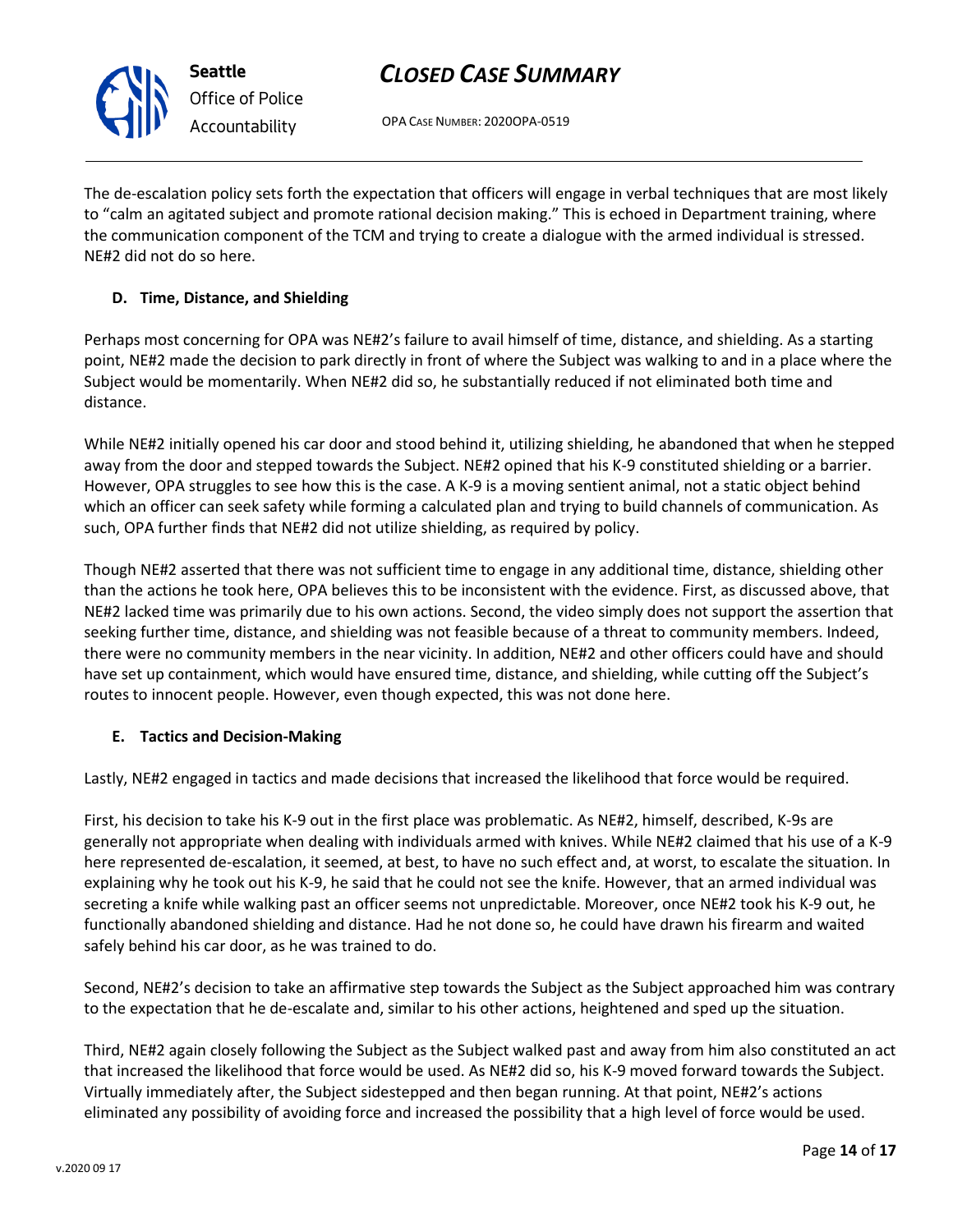

OPA CASE NUMBER: 2020OPA-0519

Fourth and last, once he made the decision to take the K-9 out and due to the Subject continuing to advance towards him, he should have initiated a directed apprehension with his K-9. As NE#2 stated, that would have been appropriate under the circumstances given the suspected criminal conduct of the Subject and his non-compliance up until that point. When he did not do so, NE#2 was stuck. He now had his K-9 out and was just feet away from the Subject, who almost certainly was still armed with a knife. Similarly, once the Subject started running, NE#2 should have used his K-9 to do a direct take, which was the only less-lethal tool immediately accessible to him at that time. When discussing why he did not do so at his OPA interview, NE#1 asserted that he was concerned that the Subject would stab his dog and that another officer might use inappropriate deadly force in response. However, OPA does not find this convincing for two reasons. To start, when weighing the risk and benefits of releasing the K-9, OPA believes that the benefit that the K-9 could stop or at least slow the Subject down to allow the officers to disarm him outweighed the speculative risk that the Subject could stab the K-9 thus resulting in an out of policy use of force in response. OPA does not discount the real risk that the K-9 could have been stabbed and seriously harmed or killed; however, the K-9 is a tool not a person. While it may seem insensitive, the value a K-9's life and safety is less than that of an officer, community member, or a criminal suspect.

This segues into OPA's second reason for finding NE#2's account unconvincing. At his FIT interview, NE#2 explained: "So, I thought about releasing my dog at that point, um, but I thought that it would…it's just going to get my dog killed and there would be no point to that. It wasn't a dog centric call right now." At his OPA interview, he repeated that he would have sacrificed his K-9 to save another officer or a community member; however, he explicitly did not mention a criminal suspect. Again, the K-9's life was not more important that the Subject's life and, if releasing the K-9 could have possibility reduced the likelihood of shooting the Suspect, it should have been done.

#### **F. Conclusion**

Officers are regularly placed in incredibly difficult and fast-moving situations. This can include, as was seen here, individuals who are armed and who may be in crisis or otherwise impaired. Officers have seconds to make a decision, and it is not an exaggeration to say that these decisions are the difference between life or death. This may seem like an impossible onus to place on someone; however, to mitigate this, officers receive extensive scenariobased training on de-escalation and how to handle these types of situations. This training includes, as discussed above, teaching the TCM and its attendant parts and repeatedly reminding officers to slow situations down, rather than speeding them up. To do so, officers are always brought back to time, distance, and shielding, and the crucial importance of these elements. While this training is not enough and needs to be amplified, it provides clear guidance on what officers should and should not do.

Here, NE#2 placed himself in a situation where he increased the likelihood that force would be used. He stepped directly in front of the path of a man who he knew was likely armed and in crisis and did so while holding a K-9. He took these steps instead of using his vehicle for cover and as a means to achieve time, distance, and shielding. Moreover, once the Subject walked past him, he took an affirmative step towards the Subject with the dog at his side, which, in OPA's perspective, was the causal factor behind the Subject starting to run away and throwing away the jacket that was covering the knife. NE#2's actions served to speed the incident up, not to slow it down. It also caused the other involved officers to modulate their actions and decision-making to conform with what NE#2 had set in motion.

Under the facts and circumstances of this case and given an evaluation of the threatening and violent conduct earlier engaged in by the Subject, it is certainly possible – and perhaps likely – that deadly force would have been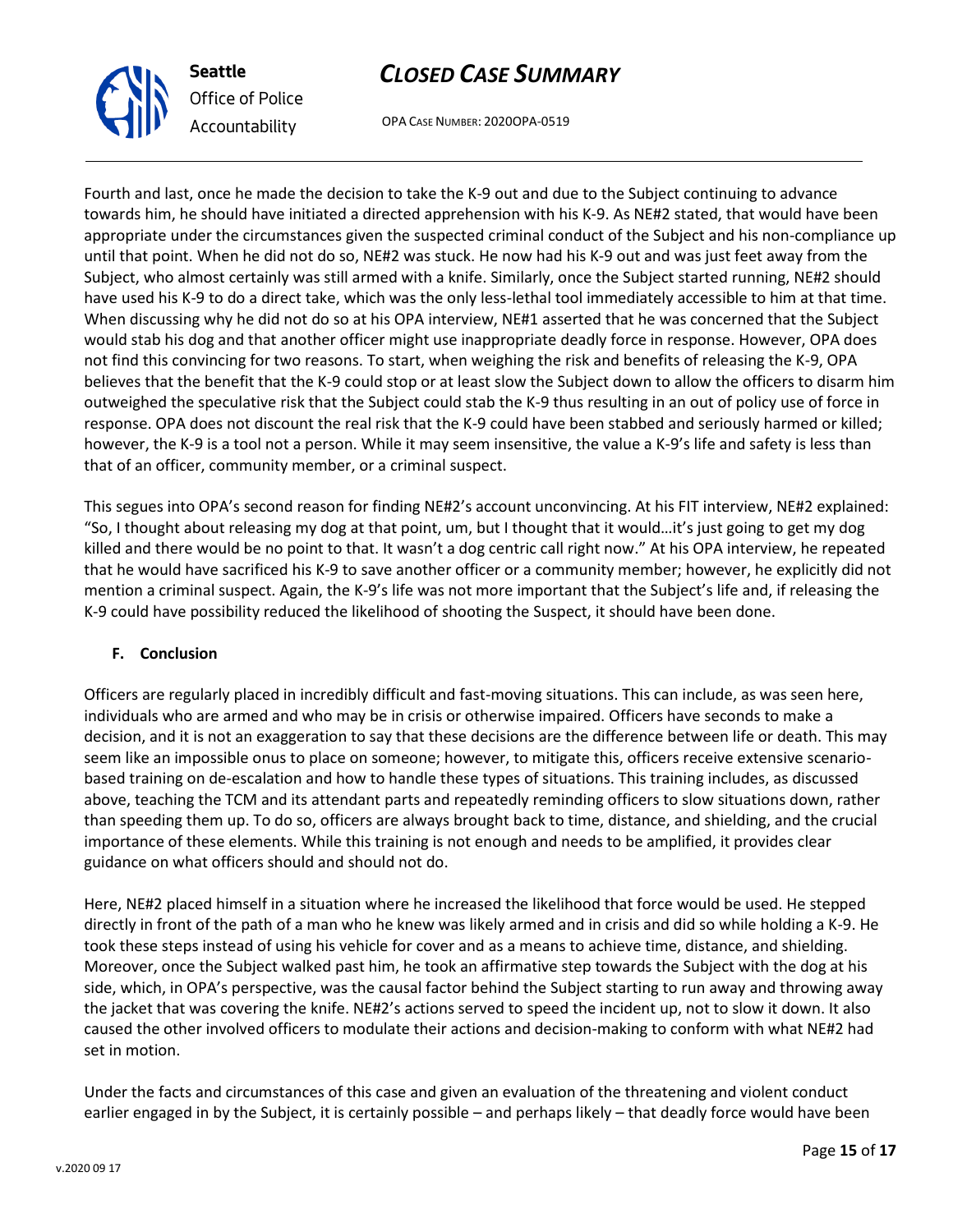

OPA CASE NUMBER: 2020OPA-0519

used even had the officers used perfect tactics. Moreover, and as discussed more fully below, NE#2 could not have predicted that the Subject would stop short and turn to face him while swinging the knife and was permitted to act at that point to protect his own life. However, this does not excuse NE#2's failure to comply with SPD's training and policy concerning de-escalation. For these reasons, OPA recommends that this allegation be Sustained.

#### Recommended Finding: **Sustained**

#### **Named Employee #2 - Allegation #2** *8.200 - Using Force 4. Use of Deadly Force*

SPD Policy 8.200-POL-4 governs the use of deadly force by SPD employees. It states that: "Deadly force may only be used in circumstances where threat of deadly or serious physical injury to the officer or others is imminent." The policy defines an imminent danger as when an objectively reasonable officer believes that: (1) "A suspect is acting or threatening to cause death or serious physical injury to the officer or others"; (2) "The suspect has the means or instrumentalities to do so"; and (3) "The suspect has the opportunity and ability to use the means or instrumentalities to cause death or serious physical injury." (SPD Policy 8.200-POL-4.) Deadly force must also be reasonable, necessary, and proportional as defined under SPD Policy 8.200-POL-1.

This is a very difficult allegation for OPA to evaluate. On one hand and as discussed above, OPA finds that NE#2 failed to de-escalate and to comply with SPD training during this incident. In reaching this finding, OPA further concludes that NE#2's conduct sped up this incident and increased the likelihood that it would only be ended through a highlevel use of force. On the other hand, in OPA's opinion, NE#2 could not have predicted that, of the continuum of acts the Subject might engage in, the Subject would stop mid-run, turn around, and lunge towards NE#2 while slashing the knife. Moreover, once that occurred, he was allowed to act to prevent himself from being stabbed and potentially killed.

When evaluating the elements of SPD Policy 8.200-POL-4, OPA finds that all three were clearly met here at the instant of the shooting. Specifically, the suspect was threatening to cause serious injury or death to NE#2, he had the means to do so as he was holding a knife in his left hand, and he had the opportunity to do so as he was two feet away from NE#2 and was actively slashing at him.

Ultimately, even with all the mistakes made by NE#2 during this incident and his failure to meet the Department's expectations surrounding de-escalation, the Subject made the tragic choice to turn around and attempt to stab NE#2. Stated somewhat differently, while OPA concludes that NE#2's actions increased the likelihood that force would be used, it was not the clear causal factor behind the Subject's decision to turn and slash at NE#2 and, thus, does not mandate a finding that the force was impermissible. Given this, OPA does not find that the use of deadly force at that instant violated policy.

That being said, this result could very well have been avoided and is one that nobody wants. The Department needs to come up with innovative tactics and training that give officers the tools to make sure that this never happens again.

First, OPA firmly believes that SPD needs to revamp the training for responding to individuals with knives. For example, the training needs to be more dynamic and to occur outdoors with multiple moving parts. SPD specifically needs to focus on individuals with knives who are not static, but who are either moving towards or away from officers. While expensive and time consuming, the risks are simply too high to not move forward with this as soon as possible. OPA